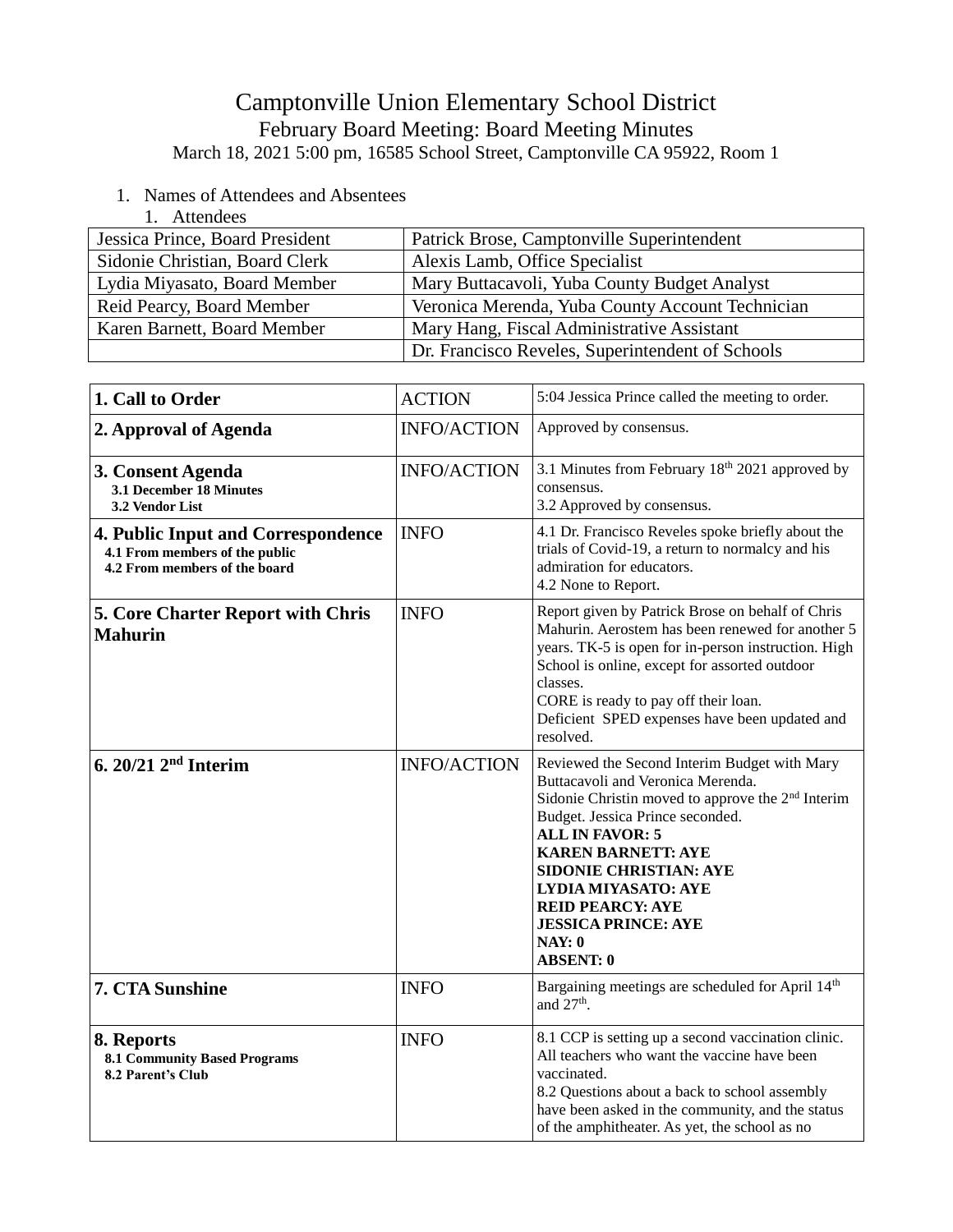|                                                                              |                    | assembly planned. The rebuilding of the<br>amphitheater is fully funded, and will commence in<br>April.                                                                                                                                                                                                                                                                                                                                  |
|------------------------------------------------------------------------------|--------------------|------------------------------------------------------------------------------------------------------------------------------------------------------------------------------------------------------------------------------------------------------------------------------------------------------------------------------------------------------------------------------------------------------------------------------------------|
| 9. Superintendent's Report<br>9.1 Enrollment<br>9.2 Staffing<br>9.3 Covid-19 | <b>INFO</b>        | 9.1 Enrollment is 50.<br>9.2 No Updates<br>9.3 Yuba County is still in the purple. The school is<br>looking at a March 29 <sup>th</sup> reopening, with TK-8<br>students returning on April 6th. The School will not<br>run bus service, but students with an IEP may<br>receive transportation with the van.                                                                                                                            |
| 10: LCAP: Federal Addendum Title<br>Ш                                        | <b>INFO/ACTION</b> | Jessica Prince moved to accept the LCAP Federal<br>Addendum. Karen Barnett seconded.<br><b>ALL IN FAVOR: 5</b><br><b>KAREN BARNETT: AYE</b><br><b>SIDONIE CHRISTIAN: AYE</b><br><b>LYDIA MIYASATO: AYE</b><br><b>REID PEARCY: AYE</b><br><b>JESSICA PRINCE: AYE</b><br>NAY: 0<br><b>ABSENT:0</b>                                                                                                                                         |
| 11:21/22 Calendar Approval                                                   | <b>INFO/ACTION</b> | Lydia Miyasato moved to accept the 21/22<br>Calendar. Reid Pearcy seconded.<br><b>ALL IN FAVOR: 5</b><br><b>KAREN BARNETT: AYE</b><br><b>SIDONIE CHRISTIAN: AYE</b><br><b>LYDIA MIYASATO: AYE</b><br><b>REID PEARCY: AYE</b><br><b>JESSICA PRINCE: AYE</b><br>NAY: 0<br><b>ABSENT:0</b>                                                                                                                                                  |
| 12: ALMA SIS                                                                 | <b>INFO/ACTION</b> | Brief review of the benefits and costs of ALMA the<br>Student Information System.<br>Sidonie Christian moved to accept the ALMA SIS<br>contract for 5 years. Lydia Miyasato seconded.<br><b>ALL IN FAVOR: 5</b><br><b>KAREN BARNETT: AYE</b><br><b>SIDONIE CHRISTIAN: AYE</b><br><b>LYDIA MIYASATO: AYE</b><br><b>REID PEARCY: AYE</b><br><b>JESSICA PRINCE: AYE</b><br>NAY: 0<br><b>ABSENT:0</b>                                        |
| 13. Wells Fargo Change or<br><b>Signatories Revision</b>                     | <b>INFO/ACTION</b> | Revised the Change of Signatories document to<br>reflect language directed by a district manager of<br>Wells Fargo.<br>Jessica Prince moved to sign the revised change of<br>signatories. Sidonie Christian seconded.<br><b>ALL IN FAVOR: 5</b><br><b>KAREN BARNETT: AYE</b><br><b>SIDONIE CHRISTIAN: AYE</b><br><b>LYDIA MIYASATO: AYE</b><br><b>REID PEARCY: AYE</b><br><b>JESSICA PRINCE: AYE</b><br><b>NAY: 0</b><br><b>ABSENT:0</b> |